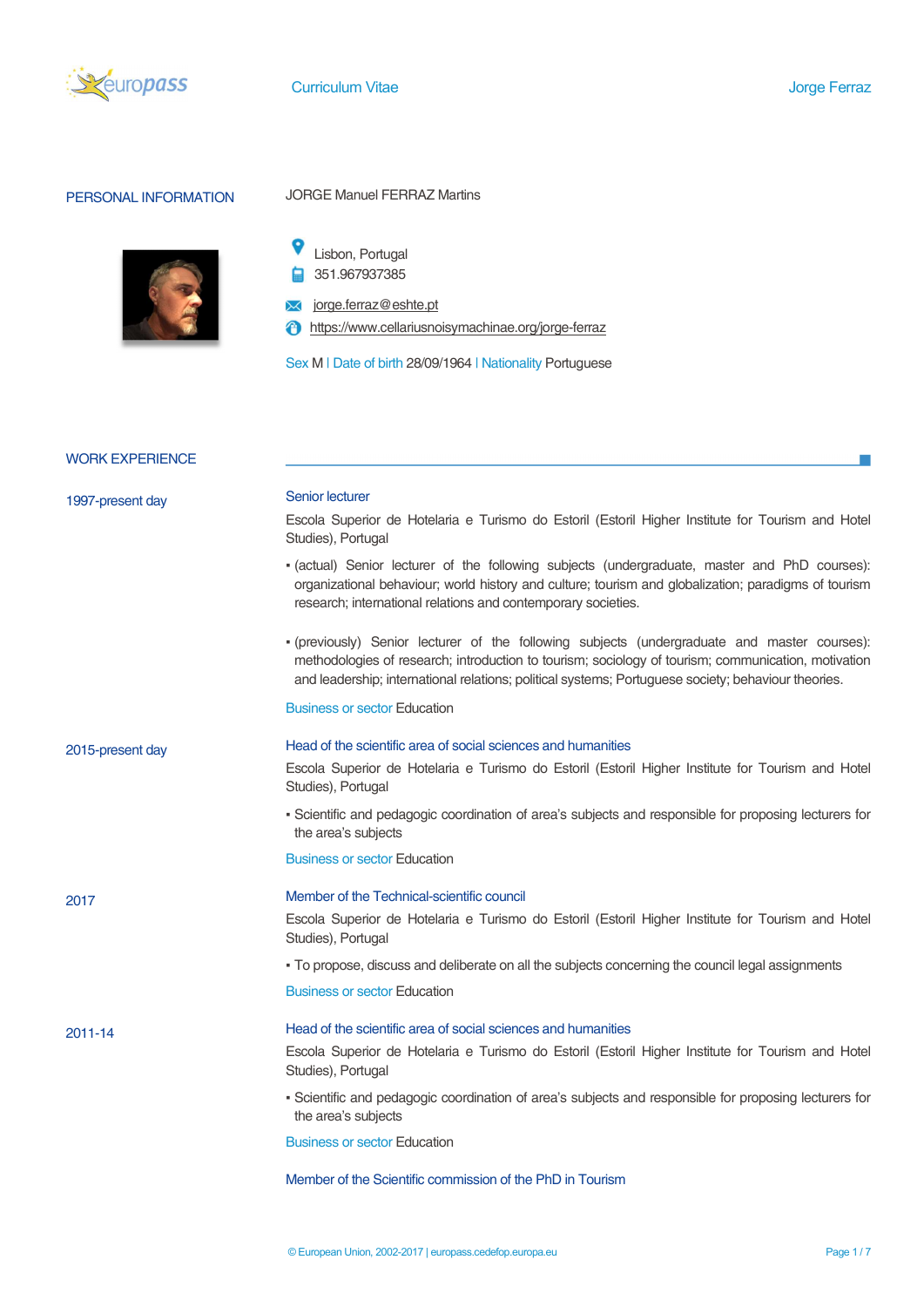| europass   | <b>Curriculum Vitae</b>                                                                                                                                                                               | Replace with First name(s) Surname(s)                                                                     |  |  |  |
|------------|-------------------------------------------------------------------------------------------------------------------------------------------------------------------------------------------------------|-----------------------------------------------------------------------------------------------------------|--|--|--|
| 2010-14    | Instituto de Geografia e Ordenamento do Território (University of Lisbon) and Escola Superior de<br>Hotelaria e Turismo do Estoril (Estoril Higher Institute for Tourism and Hotel Studies), Portugal |                                                                                                           |  |  |  |
|            | - To propose, discuss and deliberate on all the subjects concerning the commission legal assignments                                                                                                  |                                                                                                           |  |  |  |
|            | <b>Business or sector Education</b>                                                                                                                                                                   |                                                                                                           |  |  |  |
| 2009-2013  | Member of the Technical-scientific council                                                                                                                                                            |                                                                                                           |  |  |  |
|            | Escola Superior de Hotelaria e Turismo do Estoril (Estoril Higher Institute for Tourism and Hotel<br>Studies), Portugal                                                                               |                                                                                                           |  |  |  |
|            |                                                                                                                                                                                                       | - To propose, discuss and deliberate on all the subjects concerning the council legal assignments         |  |  |  |
|            | <b>Business or sector Education</b>                                                                                                                                                                   |                                                                                                           |  |  |  |
| 2009       | Head of the scientific area of social sciences and humanities                                                                                                                                         |                                                                                                           |  |  |  |
|            | Escola Superior de Hotelaria e Turismo do Estoril (Estoril Higher Institute for Tourism and Hotel<br>Studies), Portugal                                                                               |                                                                                                           |  |  |  |
|            | - Scientific and pedagogic coordination of area's subjects and responsible for proposing lecturers for<br>the area's subjects                                                                         |                                                                                                           |  |  |  |
|            | <b>Business or sector Education</b>                                                                                                                                                                   |                                                                                                           |  |  |  |
| 1997-2009  | Member of the Scientific council                                                                                                                                                                      |                                                                                                           |  |  |  |
|            | Escola Superior de Hotelaria e Turismo do Estoril (Estoril Higher Institute for Tourism and Hotel<br>Studies), Portugal                                                                               |                                                                                                           |  |  |  |
|            | - To propose, discuss and deliberate on all the subjects concerning the council legal assignments                                                                                                     |                                                                                                           |  |  |  |
|            | <b>Business or sector Education</b>                                                                                                                                                                   |                                                                                                           |  |  |  |
| 1998       | Vice President of the Scientific council                                                                                                                                                              |                                                                                                           |  |  |  |
|            | Escola Superior de Hotelaria e Turismo do Estoril (Estoril Higher Institute for Tourism and Hotel<br>Studies), Portugal                                                                               |                                                                                                           |  |  |  |
|            | assist the President of the council                                                                                                                                                                   | - To propose, discuss and deliberate on all the subjects concerning the council legal assignments and     |  |  |  |
|            | <b>Business or sector Education</b>                                                                                                                                                                   |                                                                                                           |  |  |  |
| 1997-1998  | <b>Deputy Director</b>                                                                                                                                                                                |                                                                                                           |  |  |  |
|            | Escola Superior de Hotelaria e Turismo do Estoril (Estoril Higher Institute for Tourism and Hotel<br>Studies), Portugal                                                                               |                                                                                                           |  |  |  |
|            | and internal pedagogic issues of the institution                                                                                                                                                      | - Assist and replace if necessary the director; direct responsibility for the financial management of the |  |  |  |
|            | <b>Business or sector Education</b>                                                                                                                                                                   |                                                                                                           |  |  |  |
| 1988 -1997 |                                                                                                                                                                                                       | Instructor and officer of the Portuguese army (from second lieutenant to lieutenant                       |  |  |  |
|            | Portuguese army, centre of applied psychology                                                                                                                                                         |                                                                                                           |  |  |  |
|            | • Military sociologist                                                                                                                                                                                |                                                                                                           |  |  |  |
|            | Business or sector Armed forces / military                                                                                                                                                            | • Instructor of Functional analysis, organizational psychology and military sociology                     |  |  |  |
|            |                                                                                                                                                                                                       |                                                                                                           |  |  |  |

Head of research section in sociology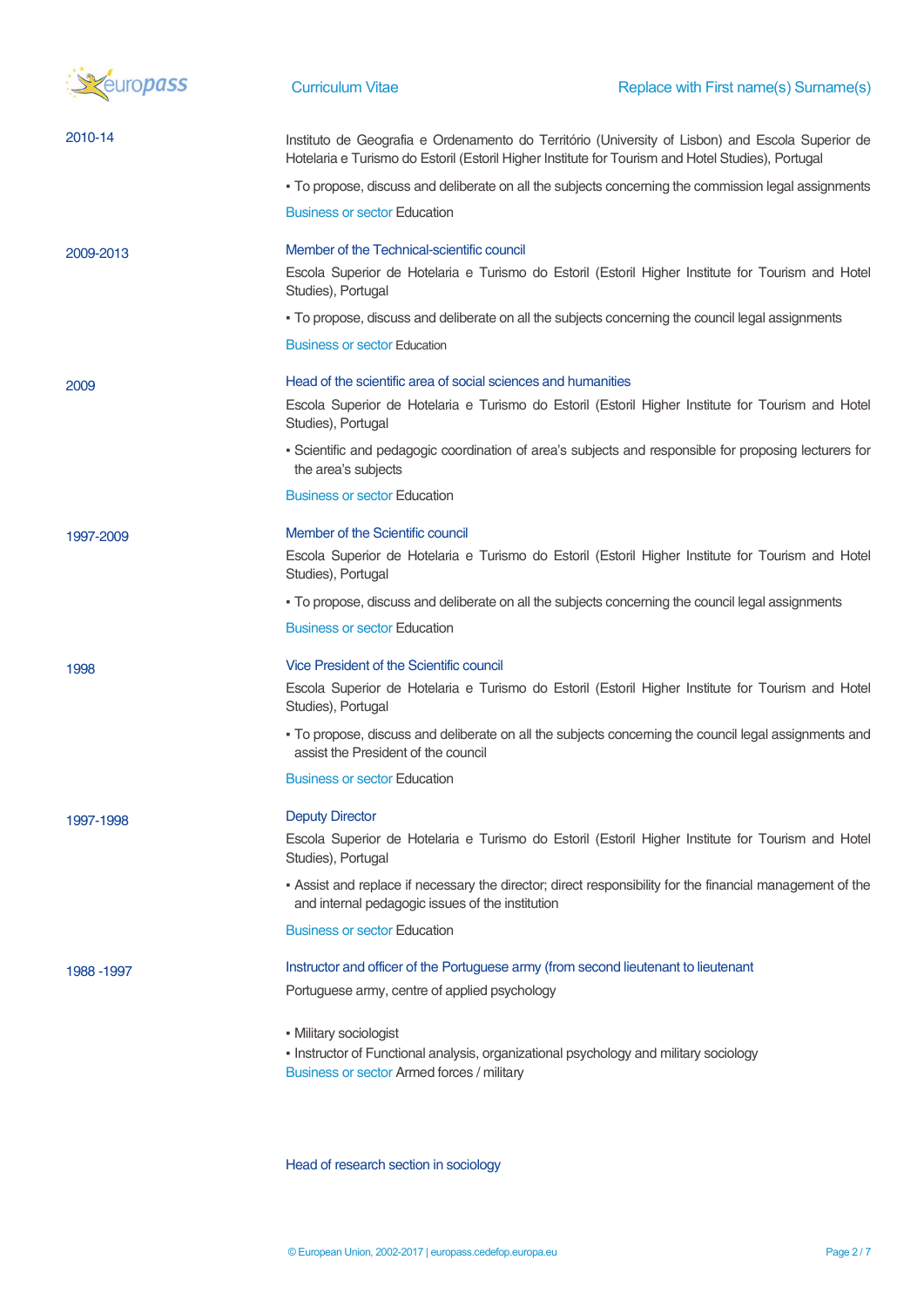

### **Curriculum Vitae Curriculum Vitae Access Curriculum Vitae Access Curriculum Vitae Access Curriculum Vitae Access**

| 1993-1997                             | Portuguese army, centre of applied psychology<br>• Member and coordinator of research teams on subjects such as social representations of the<br>Portuguese youth about the military, evaluation of recruitment and selection procedures;<br>Business or sector Armed forces / military |
|---------------------------------------|-----------------------------------------------------------------------------------------------------------------------------------------------------------------------------------------------------------------------------------------------------------------------------------------|
| 1988-1993                             | Deputy of the function analysis department<br>Portuguese army, centre of applied psychology<br>. Functional analysis of military's jobs and specializations; professional skills assessment<br>questionnaires<br>Business or sector Armed forces / military                             |
| <b>EDUCATION AND TRAINING</b><br>2009 | <b>PhD in Sociology</b><br>Faculdade de Ciências Sociais e Humanas, Universidade Nova de Lisboa (New University of Lisbon),<br>Portugal                                                                                                                                                 |
| 1991-1995                             | Subjects of specialization: on ideology, politics, organizational studies, culture and civilizations,<br>development studies and tourism<br>Master degree in Sociology<br>Faculdade de Ciências Sociais e Humanas, Universidade Nova de Lisboa (New University of Lisbon),<br>Portugal  |

Subjects of specialization: ideology, politics, organizational studies and culture

1994 **Course of Staff selection** 

Portuguese Army

Subjects of specialization: human resources recruitment and selection techniques

1984-1987 Licence (licentiate) in Sociology (4 years graduation) Instituto Superior das Ciências da Empresa e do Trabalho, Instituto Universitário de Lisboa (University Institute of Lisbon), Portugal Subjects of specialization: ideology, politics, culture and communication 1982-1984 Attendence of Economy (second year complete) Instituto Superior de Economia e Gestão, Universidade de Lisboa (Lisbon School of Economics and Management), Portugal

# PERSONAL SKILLS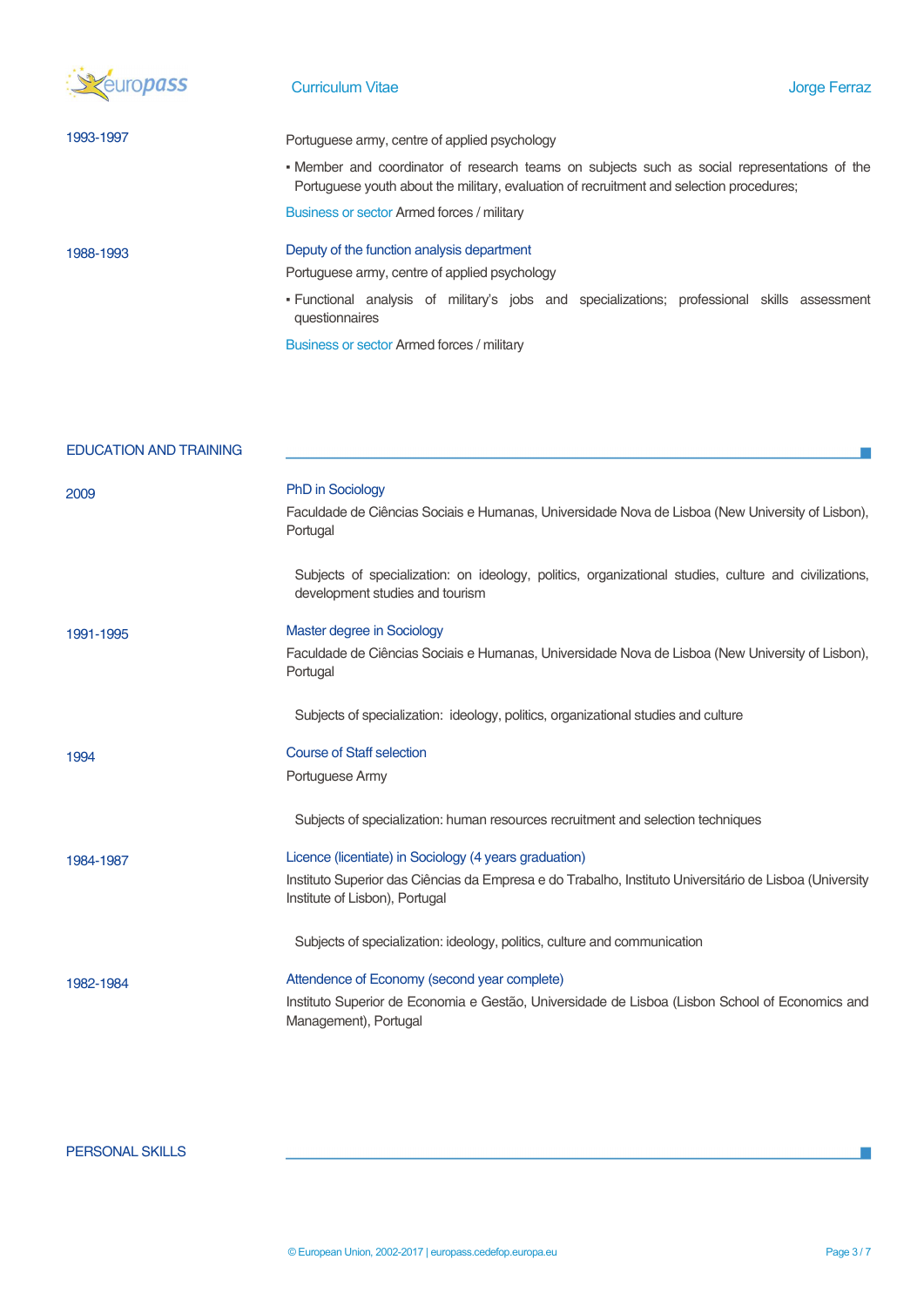

### Mother tongue(s) example a Portuguese

| Other language(s) | <b>UNDERSTANDING</b> |         | <b>SPEAKING</b> |                                      | <b>WRITING</b> |
|-------------------|----------------------|---------|-----------------|--------------------------------------|----------------|
|                   | Listening            | Reading |                 | Spoken interaction Spoken production |                |
| English           | C1                   | C1      | В1              | B1                                   | <b>B2</b>      |
| French            | B <sub>2</sub>       | C1      | A2              | A <sub>2</sub>                       | B <sub>1</sub> |

- Organisational / managerial skills Leadership and organizational planning (three non-sequential mandates as head of the scientific area of social sciences and humanities at ESHTE; deputy director at Eshte in 1997-98; head of the sociological studies team at Centre of Applied psychology of the Portuguese army during 4 years)
- Job-related skills  **High concentration and self-discipline (organising and performing diverse tasks) (currently I am a** teacher of various courses, a researcher, head of scientific department and a musical composer and producer)

### Digital skills SELF-ASSESSMENT

| <b>Information</b> | Communicati      | Content          | <b>Safety</b>   | Problem          |
|--------------------|------------------|------------------|-----------------|------------------|
| processing         | <b>on</b>        | creation         |                 | solving          |
| Independent user   | Independent user | Independent user | Proficient user | Independent user |

▪ good command of office suite (word processor, spread sheet, presentation software) gained as a teacher and addressing conference communications and elaborating my academic thesis and papers

▪ good command of video and photo editing software gained as an amateur visual artist

▪ high command of audio sequencer and editor software gained as a composer and producer

Other skills **• guitarist and musical composer and producer with 30 years of experience** 

### Driving licence B, B1

ADDITIONAL INFORMATION Publications (scientific) MARTINS, Jorge (1994). «Contributos da Sociologia da Juventude em Portugal Para Processos de Selecção de Candidatos aos Estabelecimentos de Ensino Militar». In: Revista de Psicologia Militar, nº8, pp. 49-76 MARTINS, Jorge (1994). «Contributos da Sociologia da Juventude em Portugal Para Processos de Selecção de Candidatos aos Estabelecimentos de Ensino Militar». In: Revista de Psicologia Militar, nº8, pp. 49-76 MARTINS, Jorge et al. (1996). «Representações Sociais dos Jovens Portugueses Sobre a Instituição Militar Portuguesa» In: Revista de Psicologia Militar, nº9, pp. 41-120.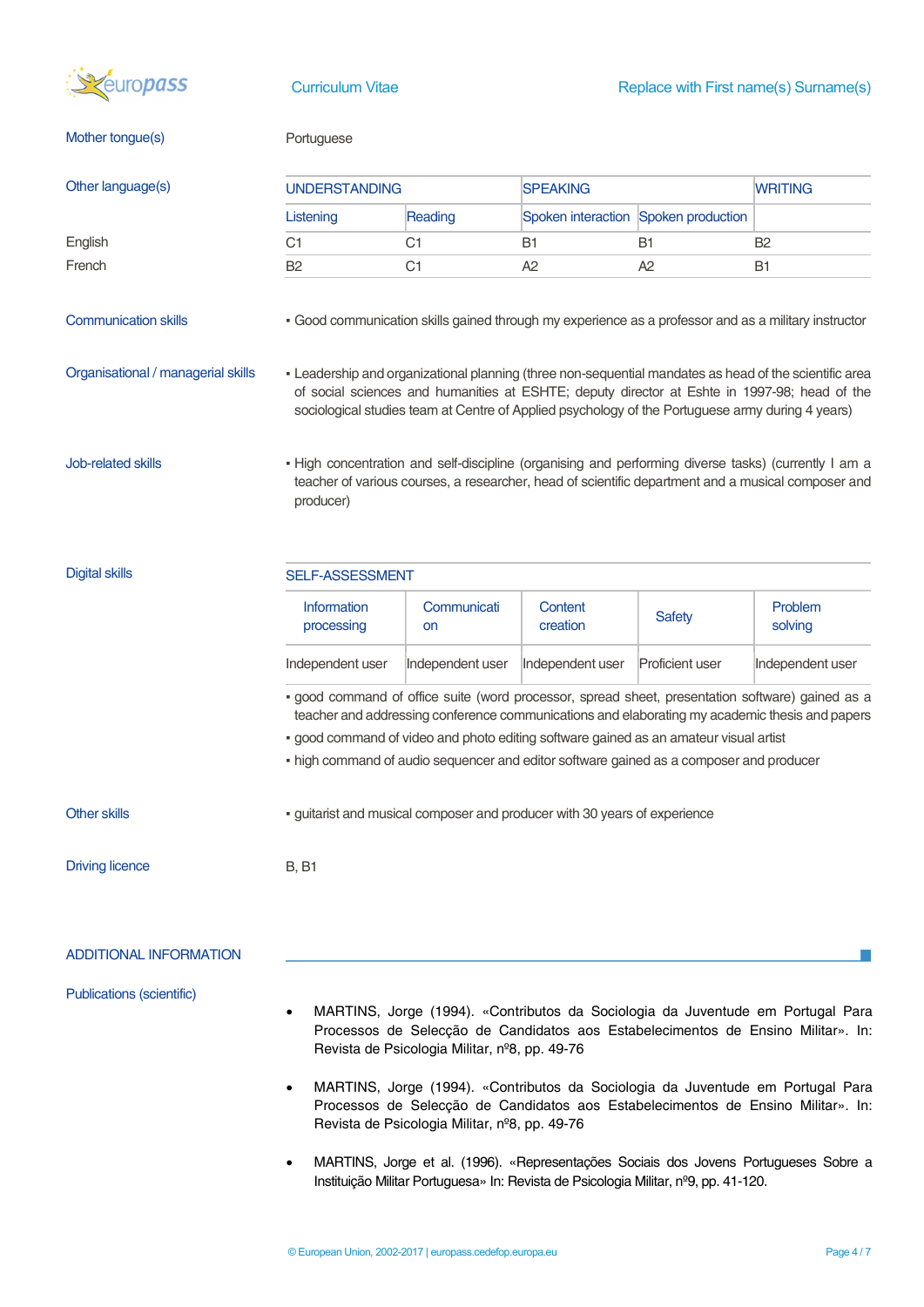

- FERRAZ, Jorge (2011). «Dimensão Ideológica do Turismo Internacional no Mediterrâneo: Contributos de uma Abordagem Macro». In: Actas do CIT2010 Heritage & Innovation, International Congresso on Tourism, pp. 269-292 [on line]. Available at http://www.iscet.pt/sites/default/files/teste/ActaseArtigos.pdf), [Accessed 31/10/2011)
- FERRAZ, Jorge (2012). «The Ideological Role of Intergovernmental Organizations in the Promotion of International Tourism» In: MOUFAKKIR, O and BURNS, P. (eds.) (2011) Controversies in Tourism. Wallingford: Cab International, pp. 201-215 (ISBN: 9781845938130)
- FERRAZ, Jorge (2012) «A Viagem e o turismo de negócios: problematizar o fenómeno e suas mudanças no contexto do turismo urbano contemporâneo» In: GESTIN, ano IX-X, nº 9/10, Castelo Branco: Escola Superior de Gestão, IPCB, PP. 203-212 (ISNN: 1645-2534)
- FERRAZ, Jorge (2017). «Turismo e Globalização» In: SILVA, F. e UMBELINO, J. (coord.). Planeamento e Desenvolvimento Turístico. Lisboa: Lidel, pp. 79-92
- FERRAZ, Jorge (2018). « Sociology's Role in the Teaching of Organizational Behavior in Higher Education. The Case of Hospitality Management» In: Societies, 8(3), 51, pp. 1-14, doi:10.3390/soc8030051
- (2019) Co-editor of the Special Issue on "Tourism, Human rights, Social Responsibility and Sustainability" for Societies Journal, https://www.mdpi.com/journal/societies/special\_issues/tourism\_human\_rights

Publications (literature)

 FERRAZ, Jorge (1994). Telescópio Quebrado Scanner Descontínuo. Lisboa: Black Sun Editores, em 1994.

### Publications (essay)

- FERRAZ, Jorge (1992). «Evocação da música desajeitada» in Vértice, 50 (Setembro-Outubro)
- FERRAZ, Jorge (1993). «What time is Psychedelia?» in Vértice, 56 (Setembro-Outubro)
- FERRAZ, Jorge (2016), «O papel das ciências Sociais e das Humanidades (CSH) no ensino superior e na sociedade: a sua aplicação à formação nas áreas do turismo e hotelaria», Publituris (http://www.publituris.pt/2016/10/25/papel-das-ciencias-sociais-dashumanidades-csh-no-ensino-superior-na-sociedade-aplicacao-formacao-nas-areas-doturismo-hotelaria/)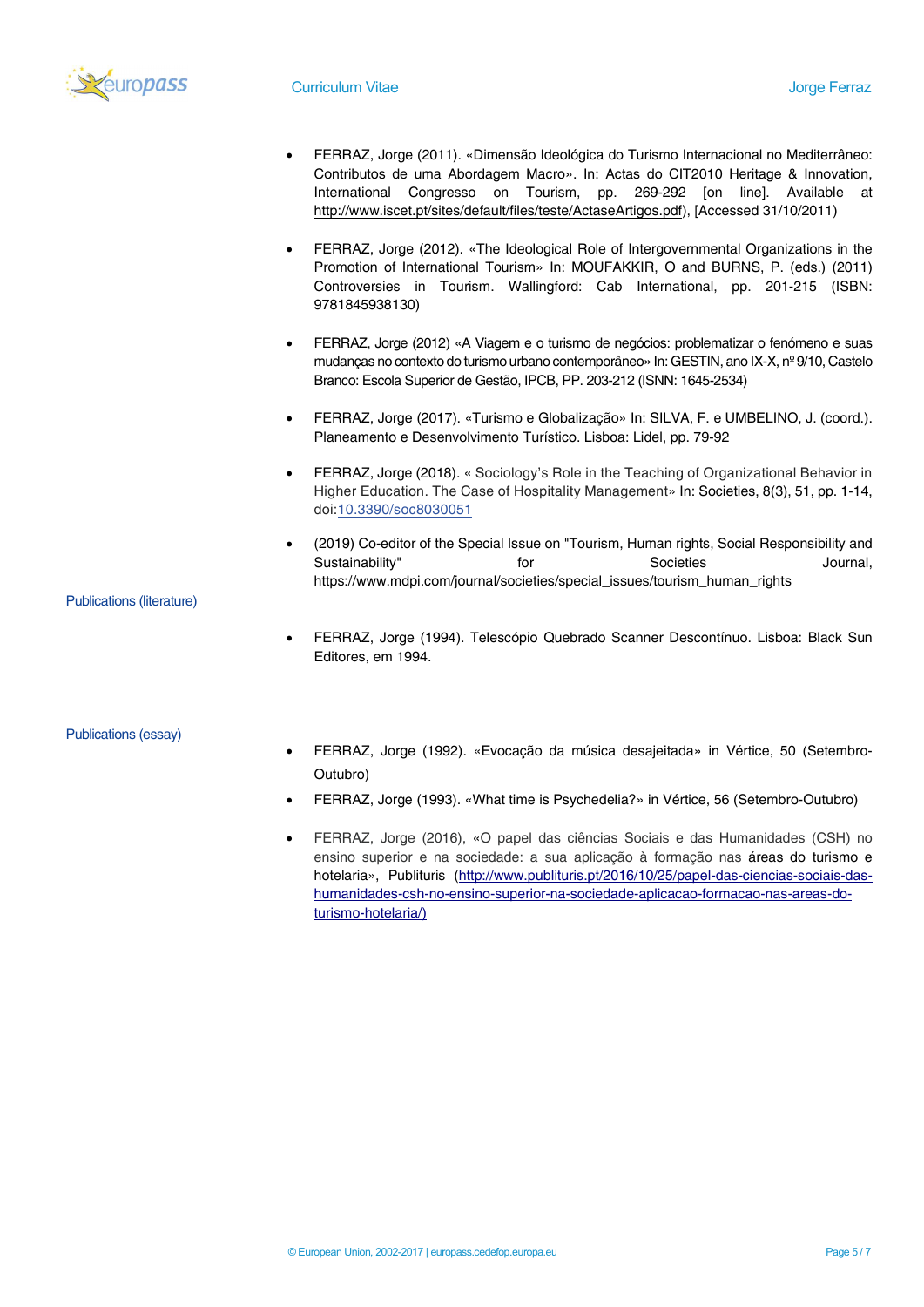

- Conferences / communications (May 1995): «Representações Sociais dos Jovens Portugueses Sobre a Instituição Militar» («Social Representations of Portuguese Youth on Military Institution»), Oeiras, 23st IAMPS (International Applied Military Psychology Simposium).
	- (March 1999)«Produção e Reprodução Social do Gosto: dimensões, processos, discursos e actores do "campo"» («Social production and reproduction of taste: dimensions, processes, discourses and actors of the "field"»), Lisboa, Instituto Superior de Ciências do Trabalho e da Empresa (now, ISCTE-IUL Lisbon University Institute), Jornadas do Mestrado de Comunicação do ISCTE, Sociologia da Música.
	- (March 2010) "Regras e Métodos de Preparação de Inquéritos" («Research Methods: questionnaires»), ISCAL - Lisbon Higher Institute of Accounting and Administration
	- (May 2010) «Turismo enquanto Direito Humano versus a relação do Turismo com os Direitos Humanos» («Tourism as a human right versus the relation of tourism with the human rights»), Estoril, ESHTE (Estoril Higher Institute for Hotel and Tourism Studies), Seminar on Tourism and Human Rigths.
	- (June 2010) «The ideological dimension of the international tourism in the Mediterranean: contributions from a macro perspective», Porto, ISCET International Congress on Tourism - CIT 2010 Tourism, Heritage & Innovation – 21-23 June 2010.
	- (November 2010): «Problematization of the Business Travel phenomenon and its changes in the context of contemporary urban tourism», Estoril, 7th ATLAS Business Tourism **Conference**
	- (November 2010), «O estudo de caso» («Research Methods: Case Study»), ISCAL Lisbon Higher Institute of Accounting and Administration
	- (17 January 2019) «Tecnologia e criação musical. O encontro da guitarra eléctrica com a electrónica e o digital» (« Technology and music creation. The meeting of electric guitar with electronics and digital technology»), Escola Secundária de Camões, Lisboa

| <b>Publications</b> | (musician) | and |  | Bye-Bye Lolita Girl:none track on the compilation Divergências (LP, Ama Romanta, 1986)     |
|---------------------|------------|-----|--|--------------------------------------------------------------------------------------------|
| composer)           |            |     |  | Jorge Martins: <b>n</b> One track on the compilation Divergências (LP, Ama Romanta, 1986). |
|                     |            |     |  | Santa Maria, Gasolina em Teu Ventre!: Free-Terminator/Falcão solitário sem ser Distorcão"  |
|                     |            |     |  | (LP, Ama Romanta, 1989)                                                                    |
|                     |            |     |  | Santa Maria, Gasolina em Teu Ventre!: Santa Maria, Gasolina em Teu Ventre! (EP, Author     |
|                     |            |     |  | <b>Edition, 1991)</b>                                                                      |

- Santa Maria, Gasolina em Teu Ventre!: Free-Terminator and Santa Maria, Gasolina em Teu Ventre (republished as a CD, Zounds Records, 2005)
- João Peste & o Acidoxi Bordel:
João Peste & o Acidoxi Bordel (EP, Ama Romanta, 1990)
- God Speed My Aeroplane:**n**One track on the compilation Realidade Virtual (LP, Fast Forward Recordings, 1991)
- God Speed My Aeroplane: Done track on the compilation Distorção Caleidoscópica (LP, MTM, 1992)
- God Spirou:
 3Shaken (CD, El Tatu, 1993)
- God Spirou: One track on the compilation 100% (CD, Antena 3 and Música Alternativa,1995)
- Muad'Dib Off Distortion:
A Revolução Não Será uma Explosão (CD, Música Alternativa, 1998)
- Muad'Dib & The Jinin Orchestra:
Desnorte ou Inquietação. Phuture protest songs (a digital edition at «estudio.54.com», Author's Edition, 2001)
- Fatimah X:
Ángeles en Loop. La brutalité des ordinateurs et des enfants (CD,